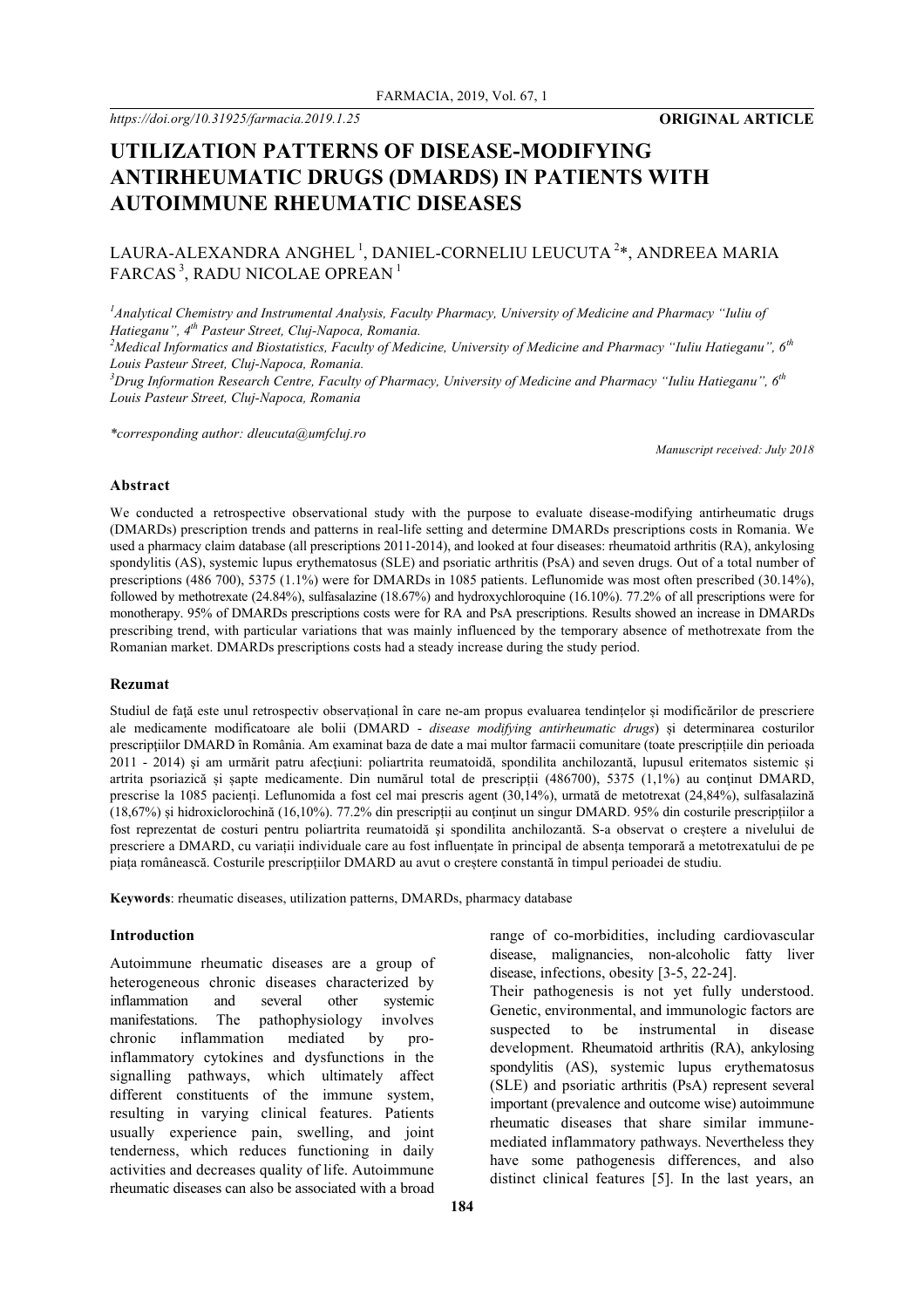increased understanding of the immunopathogenesis of these diseases has supported the development of targeted treatments, but there is still more to do.

Differences in the pathogenesis of these diseases can dictate various therapeutical approaches. There are international guidelines and recommendations that support general therapeutical approaches, but they also underline the importance of individualized therapy. These arguments lead to distinctive utilization patterns [1, 3, 4, 20, 22-24].

Controlled clinical trials have determined diseasemodifying antirheumatic drugs' (DMARDs) efficacy in controlling different disease manifestations, as well as a positive risk-benefit profile .The full extent of their use can only be characterized with data from real-life settings, like the information gathered from utilization studies. Drug utilization studies in autoimmune rheumatic diseases should be a central focus point for evaluating therapy. Alongside with other sources of information, they can help to understand the current practice and to make the necessary adjustments to obtain a better management of these diseases.

A significant increase of DMARDs use, and especially of methotrexate (MTX) has been observed in several drug utilization studies from all across Europe, North America and Japan [7, 8, 15, 17, 25]. In Romania, information regarding DMARDs utilization is scarce [2, 6, 21]. The main research focus has been the use of biologic agents, which is just a part of the pharmacological treatment and disease management in autoimmune rheumatic diseases. In order to thoroughly characterize drug utilization, information about DMARDs needs to be also included, since DMARDs are the fundamental treatment for a great number of patients [1, 3, 4, 20, 22-24]. The seriousness of biologic agents' potential adverse reactions, the associated high costs and the relatively short duration of observation in clinical practice limit their use. DMARDs are the first treatment option, capable of modifying the course and outcome of these diseases and improving quality of life. Therefore we consider that accurate information regarding the specific variations of DMARDs trends and patterns in real life setting is relevant for healthcare professionals, authorities and patients. Successful research in drug utilization calls for the collaboration between clinicians, epidemiologists, clinical pharmacologists and pharmacists [27].

The medical perspective is just one facet of drug utilization studies; the other is the economic aspect. According to the World Health Organization (WHO) patterns of drug use refer to the profiles, as well as the trends in drug use and costs over time. Drug costs account for a substantial part of the overall costs of healthcare, typically 10-15% in developed countries and up to 60% in low and

middle-income countries [9, 27]. Concerns about medical costs in general, and pharmaceutical in particular, are expressed by all healthcare systems with a focal point on implementing quality healthcare within limited financial resources.

In the present study, we looked at four most common rheumatic diseases for a comprehensive characterization of DMARDs pattern use, since the role each agent plays in the treatment plan has unique features that give relevant information about the management of each disease.

The main objective was to provide information on DMARDs prescription patterns and to describe local trends of DMARDs therapy of autoimmune rheumatic diseases in Romania. The secondary objective was to offer an estimate of DMARDs prescriptions costs in Romania.

# **Materials and Methods**

This was an observational retrospective study using drug dispensing records of a local network of pharmacies database. The analysed database included all prescription of reimbursed drugs dispensed between  $1<sup>th</sup>$  of January 2011 and 31<sup>th</sup> of December 2014, in 9 urban pharmacies. Patients with a diagnosis of rheumatoid arthritis (RA), ankylosing spondylitis (AS), systemic lupus erythematosus (SLE) and psoriatic arthritis (PsA) were included in the present analysis. The therapy of these conditions is fully covered by the Romanian National Insurance Health System. Our cohort included patients with at least one prescription dispensed with one of the following drugs: azathioprine (AZA), cyclosporine (CYC), hydroxychloroquine (HCQ), leflunomide (LEF), methotrexate (MTX), methylprednisolone (MET) and sulfasalazine (SSZ).

De-indentified dispensation records included an anonymised patient identifier (which did not allow retrieving patient's information on age and gender), dispensing pharmacy, insurance type, drug and brand name, dosage form and the number of days covered by the prescription. Based on the drug form, brand name and the number of days covered by the prescription, a daily (for AZA, CYC, HCQ, LEF, MET, SSZ) or a weekly dose (for MTX) was calculated. Monotherapy was defined as having prescribed one DMARD *per* prescription and disease. Combined therapy was defined as having prescribed two or more than two different DMARDs for the same disease and on the same prescription. The most frequent associations were then determined. Estimations of prescriptions costs (for the complete time frame 2011-2014 and grouped into 2 periods 2011-2012 and 2013-2014) were also included for diseases and individuals drugs.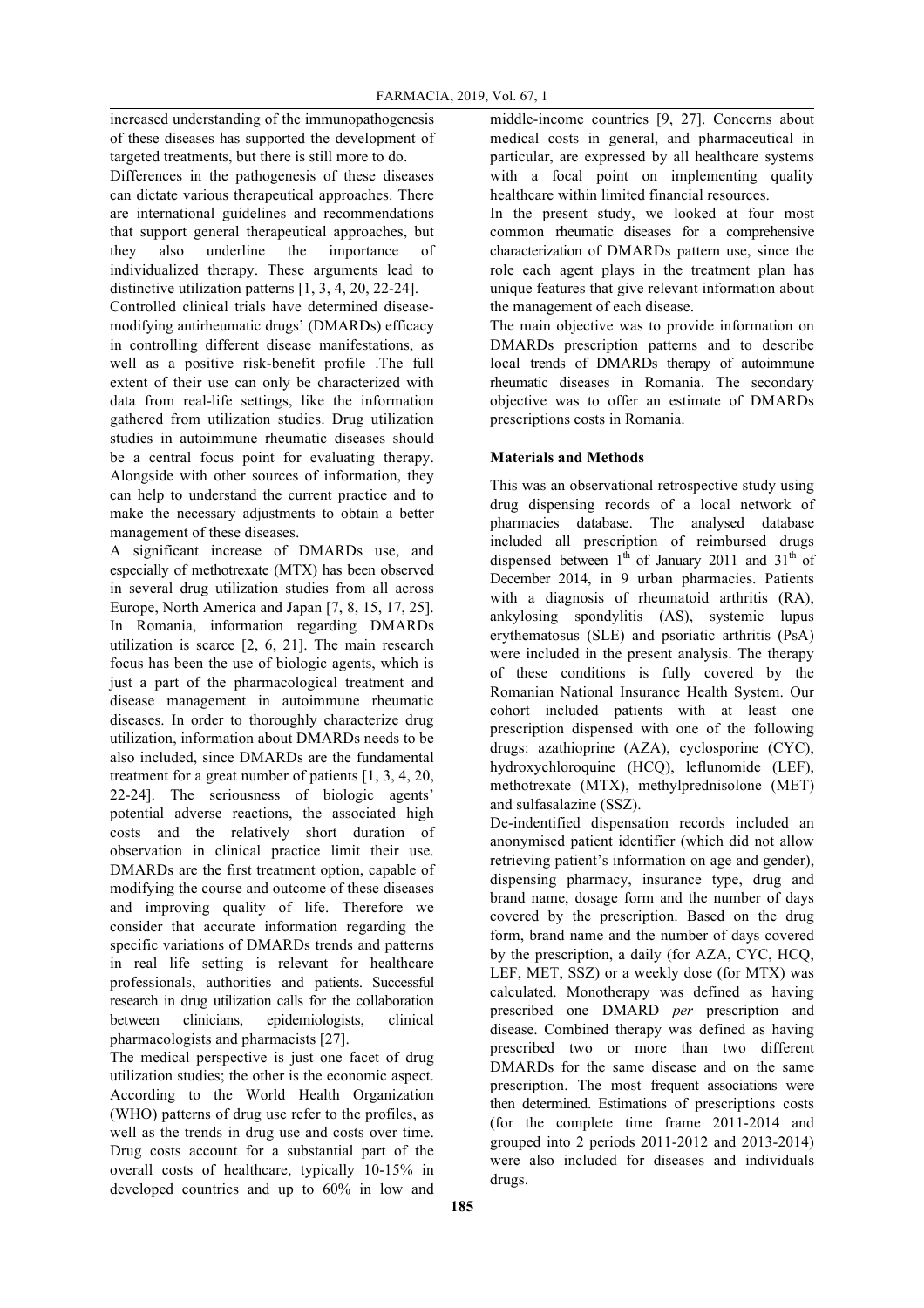Informed consent from individual patients was not needed, since this was a retrospective database study on de-identified prescription data.

*Statistical analysis* 

Prescription data was extracted from collated databases from monthly pharmacies' prescription data exports. A script in R software environment for computing and graphics (R Foundation for Statistical Computing, Vienna, Austria), version 3.4.3 was developed to extract only DMARD drugs, to join them in their prescriptions, to identify combined therapy, and to calculate costs. Finally the information was combined at patient level.

Qualitative data was presented using counts, percentages and line charts.

### **Results and Discussion**

A total number of 1,456,247 drugs in 486,700 prescriptions were analysed for the time frame. 5,375 prescriptions (1.10%) contained the seven drugs dispensed for the four rheumatic diseases. By using the patient unique and anonymous identifier we have found that 1,085 patients received these prescriptions more than once over the study time frame.

An overall variable prescription trend could be observed over the entire period for several agents (LEF, SSZ, HCQ), beginning with an increase followed by a decrease for SSZ, as opposed to MTX (this was probably due to the MTX shortage on the market, and the compensatory increase of SSZ). The other drugs presented low variations in prescription trends (AZA, CYC) or suffered from an overall decrease (MET) (this concords to the common tendency to reduce MET usage) (Table I, Figure 1). *DMARDs prescription trends*

A significant fluctuation of MTX prescription trends was observed over the entire period, a decrease from 31.12% (2011) to 14.92% (2012), followed by an increase to 21.04% (2013) and reaching 30.79% (in 2014). Concomitant with MTX decreased prescriptions, an increase in LEF (from 26.24% to 34.02%), SSZ (from 14.80% to 24.61%) and HCQ (13.92% to 16.69%) prescriptions for the 2011 - 2012 period was observed (Table I, Figure 1). MTX was not present on the market in that period of time, and this increased the usage of other DMARDs to overcome the shortage of MTX.

#### **Table I**

Disease-modifying antirheumatic drugs (DMARDs) prescription trends 2011-2014

|               | <b>Number of dispensed DMARDs</b> |             |             |             |             |             |             |
|---------------|-----------------------------------|-------------|-------------|-------------|-------------|-------------|-------------|
| Period        | 2011                              | 2012        | 2013        | 2014        | 2011-2012   | 2013-2014   | 2011-2014   |
| <b>DMARDs</b> | 1128                              | 1414        | 1730        | 2267        | 2542        | 3997        | 6539        |
|               | $(100\%)$                         | $(100\%)$   | $(100\%)$   | $(100\%)$   | $(100\%)$   | $(100\%)$   | 100%        |
| <b>AZA</b>    | 59                                | 45          | 81          | 112         | 104         | 193         | 297         |
|               | $(5.23\%)$                        | $(3.18\%)$  | $(4.68\%)$  | $(4.94\%)$  | $(4.09\%)$  | $(4.83\%)$  | $(4.57\%)$  |
| <b>SSZ</b>    | 167                               | 348         | 339         | 367         | 515         | 706         | 1221        |
|               | $(14.80\%)$                       | $(24.61\%)$ | $(19.60\%)$ | $(16.19\%)$ | $(29.26\%)$ | $(17.66\%)$ | $(18.67\%)$ |
| <b>HCO</b>    | 157                               | 236         | 307         | 353         | 393         | 660         | 1053        |
|               | $(13.92\%)$                       | $(16.69\%)$ | (17.75%)    | $(15.57\%)$ | $(15.46\%)$ | $(16.51\%)$ | $(16.10\%)$ |
| LEF           | 296                               | 481         | 551         | 643         | 777         | 1194        | 1971        |
|               | $(26.24\%)$                       | $(34.02\%)$ | (31.85%)    | $(28.36\%)$ | (30.75%)    | (29.87%)    | $(30.14\%)$ |
| <b>MTX</b>    | 351                               | 211         | 364         | 698         | 562         | 1062        | 1624        |
|               | $(31.12\%)$                       | $(14.92\%)$ | $(21.04\%)$ | (30.79%)    | $(22.11\%)$ | (26.57%)    | $(24.84\%)$ |
| <b>MET</b>    | 76                                | 62          | 58          | 52          | 138         | 110         | 248         |
|               | $(6.74\%)$                        | $(4.38\%)$  | $(3.35\%)$  | $(2.29\%)$  | $(5.43\%)$  | (2.75%)     | $(3.79\%)$  |
| <b>CYC</b>    | 22                                | 31          | 30          | 42          | 53          | 72          | 125         |
|               | $(1.95\%)$                        | $(2.19\%)$  | $(1.73\%)$  | $(1.85\%)$  | $(2.08\%)$  | $(1.80\%)$  | $(1.91\%)$  |

azathioprine (AZA), cyclosporine (CYC), disease modyfing antirheumatic drugs (DMARD), hydroxychloroquine (HCQ), leflunomide (LEF), methotrexate (MTX), methylprednisolone (MET) and sulfasalazine (SSZ)

The most prescribed DMARD over the entire period was LEF (1971, 30.14%), followed by MTX (1624, 24.84%) and SSZ (1221, 18.67%). This can be explained since RA and PsA have the highest prevalence between the four studied diseases. Furthermore in these two diseases DMARDs are commonly used. The most prescribed DMARDs in SLE were HCQ (207, 45.80%) and AZA (189, 41.81%) (antimalarial and immunosuppressants are classical treatments in SLE); in AS was SSZ (382,

99.48%) (this result is surprising since DMARDs are less used in AS, usually in peripheral AS, instead biologic therapy is the classical approach, along NSAIDs), and in RA and PsA were LEF (1971, 34.25%), MTX (1624, 28.22%), HCQ (867, 15.07%) and SSZ (841, 14.61%) (these are common treatments, usually MTX is the most frequently used, but since the MTX shortage on the market it reached the second place).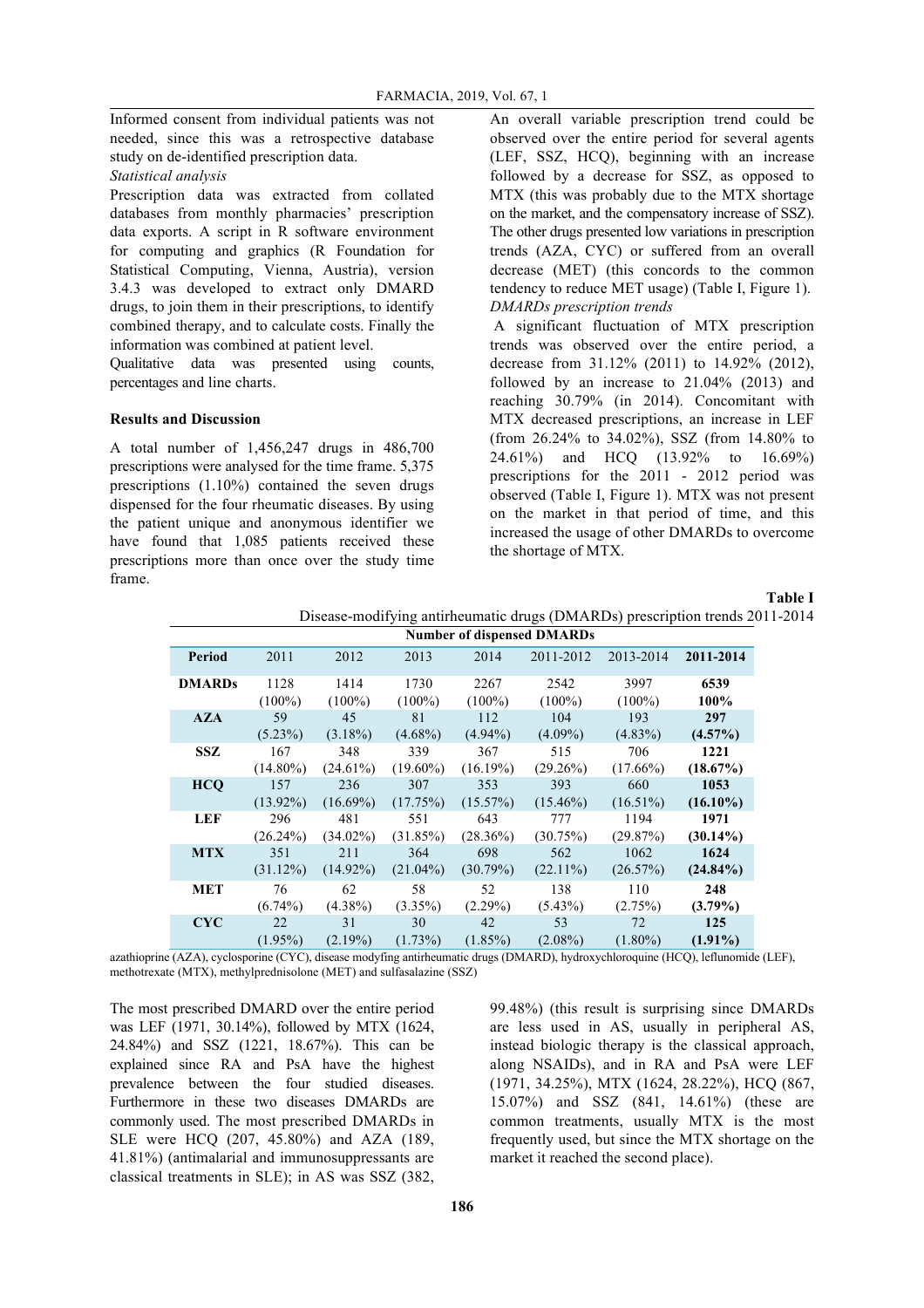

Disease-modifying antirheumatic drugs (DMARDs) prescribing trends 2011-2014

#### *DMARDs prescribing patterns*

4152 (77.25%) from the total number of 5375 prescriptions contained one DMARD and 1060 (19.72%) prescriptions had two DMARDs. The most frequent DMARDs associations were HCQ-LEF (26.13%, 277) (the combination is unusual, the most common combinations are with MTX, but since it was absent on the market in a certain period, it was replaced), SSZ-LEF (18.01%, 191) (a common combination in RA), LEF-MET (10.94%, 116) (a common combination in RA) and HCQ-MTX (10.84%, 115) (a common combination in RA). 1.66% (89) of the total prescriptions had a combination of three DMARDs prescribed for the same patient. This is a normal situation in practice. Combined therapy accounted for almost a third of the prescriptions for SLE (100, 28.90%) and for almost a quarter of the prescription for RA and PsA (1070, 23.10%); monotherapy was prevalent (99.48%) in prescriptions for AS. All these are common in practice.

More than half (2784, 51.8%) of the DMARDs prescriptions were for elderly retired patients while almost a quarter (1288, 23.96%) for patients with a

handicap (with disability pension). Just 14.42% (775) patients with DMARDs prescriptions were employed at the time of the study. These diseases occur mainly between the second and fifth decades. Many patients will be prematurely retired, due to the disease, and a proportion of them will develop a handicap. Thus these results are as expected.

The most prescribed daily doses for every agent were: 20mg for LEF (1782, 87.95%), 100mg for CYC (65, 42.48%), 8mg for MET (80, 29.09%), 2g for SSZ (599, 45.51%), 100mg AZA (145, 45.31%) and 400mg for HCQ (869, 77.17%). All these results are common in practice. For MTX the two most prescribed weekly dose were 15mg (510, 29.15%) and 10mg (472, 26.98%). This is surprising since the recommended dose would be 20mg *per* week, but it is explained but the late availability of the 20mg dosage within the observed period.

## *DMARDs prescriptions costs*

95% represented costs for drug prescriptions for RA and PsA, which remained a constant trend over the years (Table II).

#### **Table II**

```
Disease-modifying antirheumatic drugs (DMARDs) prescriptions costs in RON
```

|                           | <b>Prescription costs (RON)</b> |                     |                    |  |  |  |
|---------------------------|---------------------------------|---------------------|--------------------|--|--|--|
| <b>Disease</b>            | 2011-2012                       | 2013-2014           | 2011-2014          |  |  |  |
| SLE.                      | 10862.5334 (2.79%)              | 17154.074 (2.19%)   | 28016.6074 (2.39%) |  |  |  |
| RA and PsA                | 369711.038 (95.07%)             | 749170.331 (95.48%) | 1118881.37(95.35%) |  |  |  |
| AS.                       | 8325.1258 (2.14%)               | 18274.8752 (2.33%)  | 26600.001 (2.27%)  |  |  |  |
| <b>Total DMARDs costs</b> | 388898.697                      | 784599.28           | 1173497.98         |  |  |  |

rheumatoid arthritis (RA), ankylosing spondylitis (AS), systemic lupus erythematosus (SLE) and psoriatic arthritis (PsA), disease-modifying antirheumatic drugs (DMARDs)

In 2011-2012 two thirds of DMARDs prescriptions expenses were related to LEF and only a third with MTX; while for the next period (2013-2014) the situation reversed, with MTX accounting for two thirds of the overall DMARDs costs and LEF accounting for approximately a quarter of it. For the 2011-2014 time frame almost half (44.65%) of the total DMARDs prescriptions costs were expenses

associated with MTX and around a third (35.93%) related to LEF (Figure 2). A significant value increase of the overall DMARDs costs was observed for the entire study period (Table II). A comparison of the two time frames revealed that overall DMARDs prescriptions cost doubled. Prescriptions costs of MTX increased six times and SSZ 2.5 times while LEF prescriptions costs were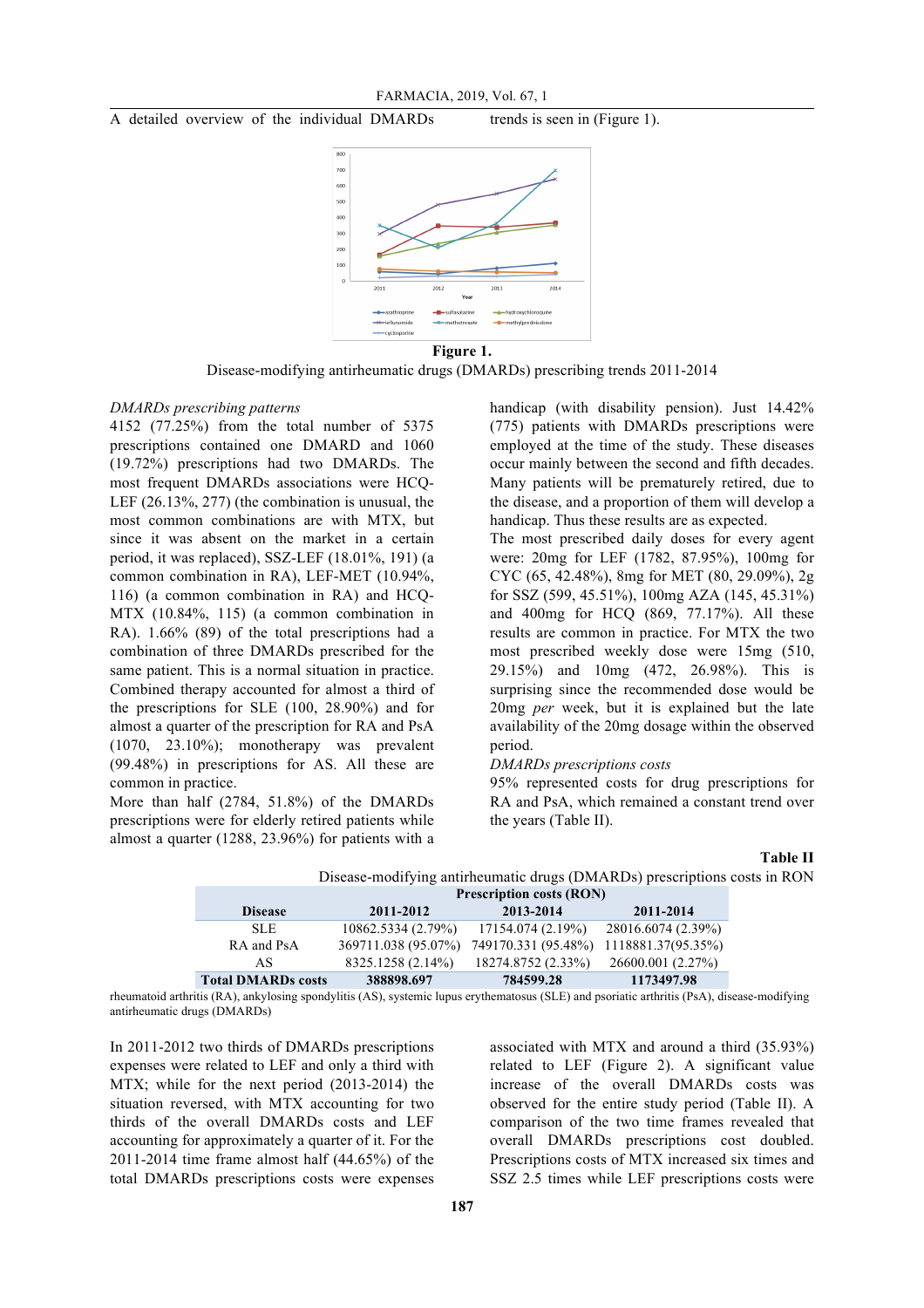reduced at half of their original value (Figure 2). The increase of MTX could be explained by an increase in the usage of injectable formulation that became available in the second part of the observation time that is more expensive than the oral formulation.



Estimates of disease-modifying antirheumatic drugs (DMARDs) prescriptions costs in RON

#### *DMARDs prescription trends*

Although the general trend in our study was an increase of the overall prescribing of DMARDs, there are individual fluctuations. Among them, MTX had maybe the most impressive variation. The drastic decline noticed in 2012 could have been induced by the MTX deficiency on the Romanian market during several months. Beginning with 2013 new MTX formulations (prefilled pens for subcutaneous injection) have become available, but only in a few dosages (prefilled pens with 10 mg, but not 15 mg and 20 mg), making it challenging to administer and follow individualised therapy. This problem was resolved in 2014, when MTX became available again (in oral and injectable formulations), and the proportion of prescription returned to its original value (to around a third of the total value). The majority of the MTX prescriptions were for RA and PsA, so these patients suffered the most from its absence. MTX is considered the "gold standard" for RA patients with active form of the disease and its use is preferred for some PsA patients. The concomitant increase of the dispensing of other agents (mainly SSZ and LEF) could lead to the assumption that these patients were reoriented from MTX to SSZ and LEF, and not because of clinical criteria (milder form of the disease), but as a result of MTX unavailability. Although SSZ and LEF are alternatives to MTX, there is the possibility that some of these patients did not clinically benefit from their use. The return of the overall proportion of MTX in 2014 could incline more for the explanation that these patients were reoriented to other agents just because of the lack of MTX, and then when this became available they returned to their original treatment.

Another possible explanation for the increase of the proportion of SSZ and LEF could be that in our

cohort, patients did not have an active form of the disease, and did not need MTX. Sustaining this theory could be the decreasing of MET prescriptions, a glucocorticoid which is recommended to be used for only short periods of time and tapered as rapidly as possible.

LEF was the most prescribed DMARD over the entire period, which is not common in other drug utilization studies, that report MTX as being the preferred prescribed agent [7, 11, 13, 16, 17, 25]. All of the LEF prescriptions were for RA and PsA patients. LEF has shown clinical, functional and structural efficacy, and can be considered an alternative to MTX for some RA patients. There are same safety issues that should be considered, and patients should be closely monitored [22-24]. The considerable number of LEF prescriptions found in our study could be, as explained above, a solution to the MTX absence, and not because of other clinical reasons. A study from Romania that covered RA patients over 2011-2013, reported LEF and MTX similar variation trends and provided the same explanation [2].

SSZ was also an option for patients during the period when MTX availability was not optimal. It registered an impressive increase from 14.80% in 2011 to 24.61% the year after. Different variations in the prescribing patterns of SSZ have been reported in various other studies: from being the second most prescribed agent in a cohort of RA and PsA patients [13] to a considerable decline in other cohorts [7, 17]. In our study the increase was noticeable both for RA and PsA (a possible explanation being the same need to compensate for the MTX shortage) and for AS, since SSZ is an efficient agent prescribed for AS patients. According to national and international guidelines for the treatment of AS, SSZ is the recommended agent for patients with peripheral involvement, but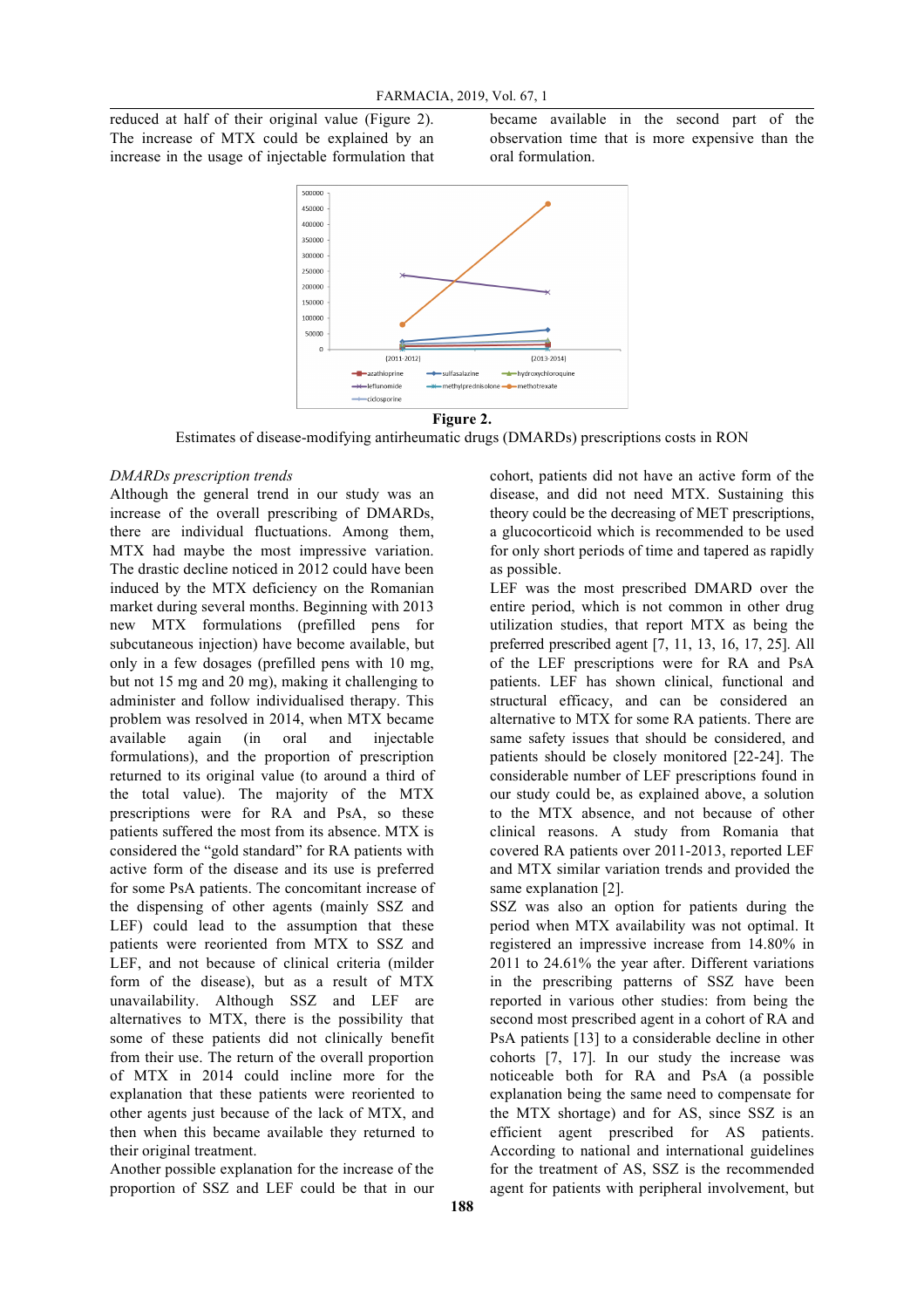not for those with axial form of the disease. This recommendation is based on SSZ efficacy studies in AS patients with peripheral form of the disease [4, 10, 12]. Clinical data was not available in our claims database, so it is not known how many of these patients fulfilled the AS peripheral criteria.

HCQ overall prescribing profile remained similar over the four years and it is in line with other findings [7, 13, 17]. HCQ was prescribed for RA, PsA and SLE. It can be used, especially in combined therapy in some RA patients that have a very mild disease form and have contraindications to other agents. It is not a first line agent for RA or PsA patients, and the fact that was the third most prescribed DMARD in our cohort, might also have been a consequence of MTX shortage. Antimalarial drugs, along with glucocorticoids and NSAIDs are the recommended treatment for SLE patients without major organ involvement [3] and findings from other studies suggest that HCQ is a highly used efficient agent for the treatment of SLE [18,26]. In our study it was the most dispensed agent for SLE patients.

AZA overall proportion remained constant over the period (at around 5%) and was prescribed for SLE (189, 54.62%) and RA and PsA (120, 2.59%). This represents a small number of AZA prescriptions, but it is not surprising since it is only reserved for RA patients that have severe forms of the disease, which did not respond to other DMARDs [24]. For SLE, AZA was the second most prescribed agent after HCQ. AZA is recommended in severe, refractory SLE cases and cases of lupus nephritis or neuropsychiatric lupus as part of combination therapy [3, 18, 26]. This could suggest that half of these prescriptions could have been for patients with SLE severe cases, but not having clinical data limits the solidity of this explanation.

CYC is an immunosuppressive agent that according to international guidelines should only be used under careful monitoring for RA active forms that are refractory to several DMARDs [24]. CYC accounted for a small proportion of prescriptions (125, 1.91%) and all were for RA or PsA. Its use is restricted to rare, exceptional situations, and as a result the proportion of patients undergoing treatment is usually small and stable as seen in our cohort and other findings [2].

# *DMARDs prescribing patterns*

DMARD monotherapy was the preferred treatment approach in our cohort, for all four diseases. There still is a lot of controversy regarding the overall superiority of the efficacy of DMARDs combined therapy *vs*. DMARD monotherapy, but European League against Rheumatism (EULAR) recommendation is that combined DMARDs therapy should include MTX, on the basis that other combinations have not been sufficiently studied

[24]. The utilization patterns of combined DMARDs therapy found in our study did not follow this recommendation, as the three most common DMARDs associations observed did not contained MTX. The most frequent associations (HCQ-LEF, SSZ-LEF and LEF-MET) might have been used as a substitute for MTX therapy in some patients, leading to a unique treatment pattern.

Another possible explanation for the predominant use of monotherapy could be that our cohort included patients with low disease activity that did not need combined therapy. Findings from other studies suggest that while DMARDs combined therapy is preferred in some studies [19] in others monotherapy prevails [8, 14, 17, 25]. This reflects regional differences in prescribing patterns that can be influenced by circumstances such as: national regulation policies, marketing strategies of pharmaceutical companies, recommendations from national guidelines, clinical factors. Combined therapy was prevalent in a small RA cohort recruited from an outpatient clinic located in the same region as our cohort [21].

We found that combined DMARDs triple therapy was not that common in our cohort (1.66%) and this was seen in other studies as well [17, 21].

Although we do not have accurate information regarding the age, our findings suggest that a half of the patients were at retirement age. RA patients tend to be older then AS or SLE patients. Generally, a diagnostic of RA is made between 50 and 60 years old, while for AS and PsA between 20 and 40, and SLE affects usually young women (15- 45 years old). Almost a quarter of prescriptions were for patients with a disability pension, forced into early retirement because of their disease. Our findings indicate that only a small part of the prescriptions dispensed were for employed patients (14.42%), underlining the characteristics of our cohort.

# *DMARDs prescriptions costs*

The significant increase of MTX prescription costs 2013-2014 compared to 2011-2012 was the result of an increase in the number of prescriptions, and also due to the introduction of new drugs formulations (prefilled pens instead of vials containing solution for intramuscular injections and tablet forms). The prefilled pens for subcutaneous injection make home administration of the weekly dose accessible to patients that before relied on weekly visits to the general practitioner office to get intramuscular injections. Patients who had contraindication or could not tolerate weekly MTX shoots could benefit beginning from 2013 from the introduction of tablet formulations, and therefore, increasing the number of MTX prescriptions. There was also a price difference between the MTX formulation that was available at the beginning of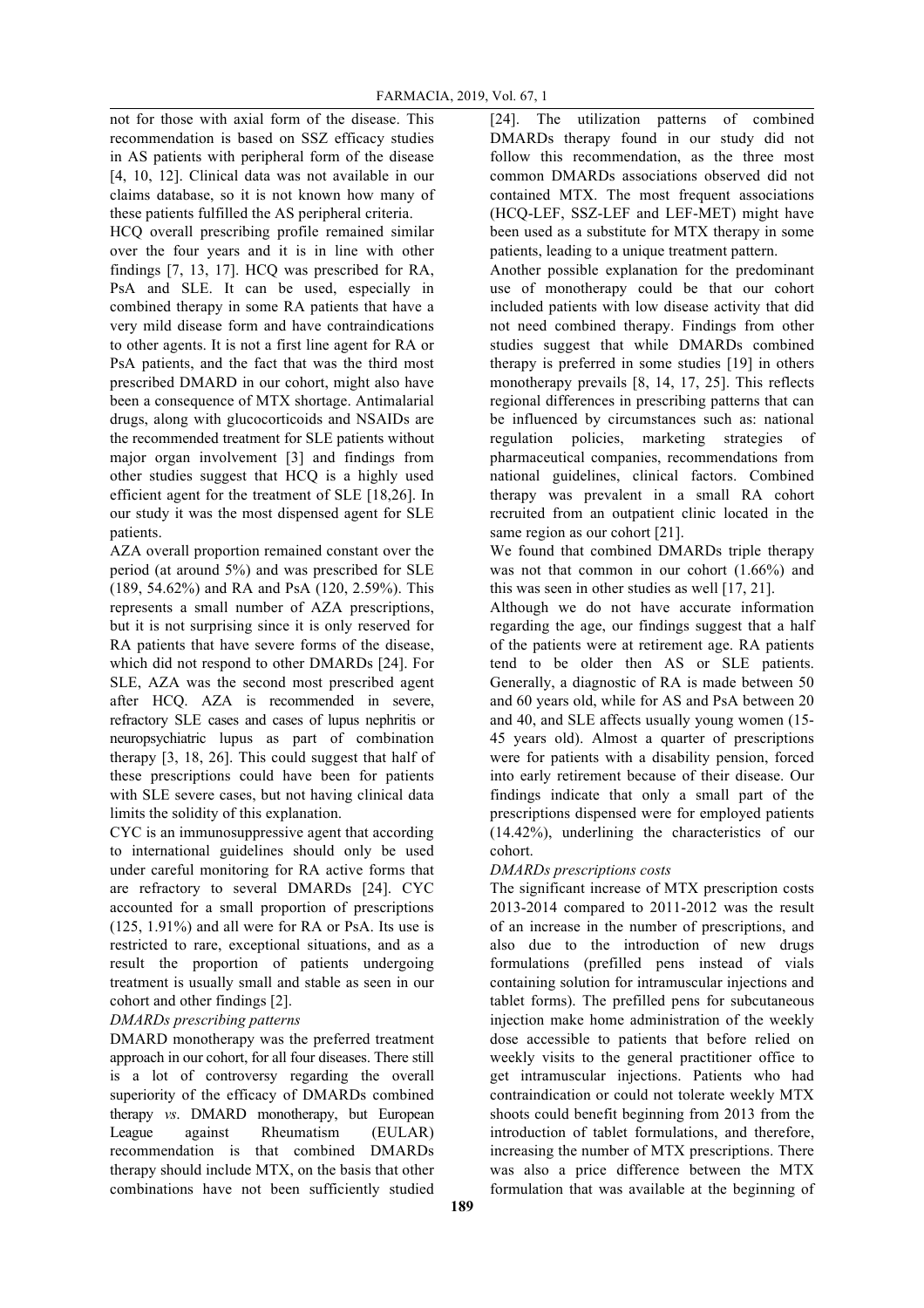2011 (Methotrexat 5 mg/1 mL sol. inj x 10 vials - 28 RON) and the MTX prefilled pens that were later introduced (Metotrexat 10 mg/mL x 1 syringe starting price from 59.64 RON/week - 122.5 RON/week). The total costs related to MTX therapy has been continuously increasing since 2002, when the local production stopped because of price disagreements between the producer and local authorities. Patients are not directly influenced by this increase, because the treatment for autoimmune rheumatic diseases is completely reimbursed by the National Insurance Health System. Nevertheless this has an impact on the National budget.

While there was a steady increase in LEF prescribing, the costs related to LEF decreased at half of the original value when comparing the two time periods. This was the result of the introduction of generics which offer competitive prices compared to brand-name drugs.

The present study is one of the few utilization studies performed in Romania, and is the only one that included patients from other rheumatic diseases besides RA.

Because we applied a method of data anonymization, information on gender and age could not been retrieved. Gender-specific and age-related variations reported from utilization studies in rheumatic diseases are regularly referring to common gender and age distributions patterns that are disease related.

The coding of the diagnosis made it difficult to accurately estimate individualised DMARDs utilization for RA and PsA. At a national level these two conditions share the same dispensing list, and only access to national dispensing data could lead to precise information.

The research setting limited the data to a regional size so there might have been some particularities of the included population that might not represent the entire DMARDs users in our country. Our study reflected prescribing patterns just for this region, information that would have been otherwise lost in a large, national study. For a comprehensive image of the extent and patterns of DMARDs utilization we would suggest follow-up studies using longitudinal data during the last decade from all over the country, in order to better capture national variations.

We provided data on estimates of prescriptions costs which gives a general overview of the expenses associated with DMARDs treatment. For a correct analysis this data should be interpreted in a wider context and examined together with results from cost-effectiveness studies. Up tonow there are no such studies in our country.

# **Conclusions**

The absence of MTX on the Romanian market influenced DMARDs prescribing trends in rheumatic diseases in 2011-2014 period, setting an unique pattern of increased LEF and SSZ prescribing. Monotherapy was prevalent and LEF was the most prescribed DMARD over the entire period. DMARDs prescriptions costs had a significant increase, with almost half of the total amount accounting for MTX.

# **References**

- 1. American College of Rheumatology Subcommittee on Rheumatoid Arthritis Guidelines. Guidelines for the management of rheumatoid arthritis: 2002 Update. *Arthritis Rheum.*, 2002; 46(2): 328-346.
- 2. Ancuta I, Dynamics and adherence to biological therapy for rheumatoid arthritis, ankylosing spondylitis and psoriatic arthritis in Romania in 2009-2013. *Rom Soc Rheumatol.*, 2014; 23(2): 70-86 [Title available in Romanian].
- 3. Bertsias G, Ioannidis JP, Boletis J, Bombardieri S, Cervera R, Dostal C, Font J, Gilboe IM, Houssiau F, Huizinga T, Isenberg D, Kallenberg CG, Khamashta M, Piette JC, Schneider M, Smolen J, Sturfelt G, Tincani A, van Vollenhoven R, Gordon C, Boumpas DT, Task Force of the EULAR Standing Committee for International Clinical Studies Including Therapeutics, EULAR recommendations for the management of systemic lupus erythematosus. Report of a Task Force of the EULAR Standing Committee for International Clinical Studies Including Therapeutics. *Ann Rheum Dis.*, 2008; 67(2): 195-205.
- 4. Braun J, van den Berg R, Baraliakos X, Boehm H, Burgos-Vargas R, Collantes-Estevez E, Dagfinrud H, Dijkmans B, Dougados M, Emery P, Geher P, Hammoudeh M, Inman RD, Jongkees M, Khan MA, Kiltz U, Kvien T, Leirisalo-Repo M, Maksymowych WP, Olivieri I, Pavelka K, Sieper J, Stanislawska-Biernat E, Wendling D, Ozgocmen S, van Drogen C, van Royen B, van der Heijde D, 2010 update of the ASAS/EULAR recommendations for the management of ankylosing spondylitis. *Ann Rheum Dis.*, 2011; 70(6): 896-904.
- 5. Coates LC, FitzGerald O, Helliwell PS, Paul C, Psoriasis, psoriatic arthritis, and rheumatoid arthritis: Is all inflammation the same? *Semin Arthritis Rheum.*, 2016; 46(3): 291-304.
- 6. Codreanu C, Mogosan C, Ionescu R, Ancuta I, Opris D, Biologic therapy in rheumatoid arthritis: Results from the Romanian registry of rheumatic diseases one year after initiation. *Farmacia*, 2014; 62(6): 1089-1096.
- 7. Donges E, Staatz CE, Benham H, Kubler P, Hollingworth SA, Patterns in use and costs of conventional and biologic disease-modifying anti-rheumatic drugs in Australia. *Clin Exp Rheumatol.*, 2017; 35(6): 907-912.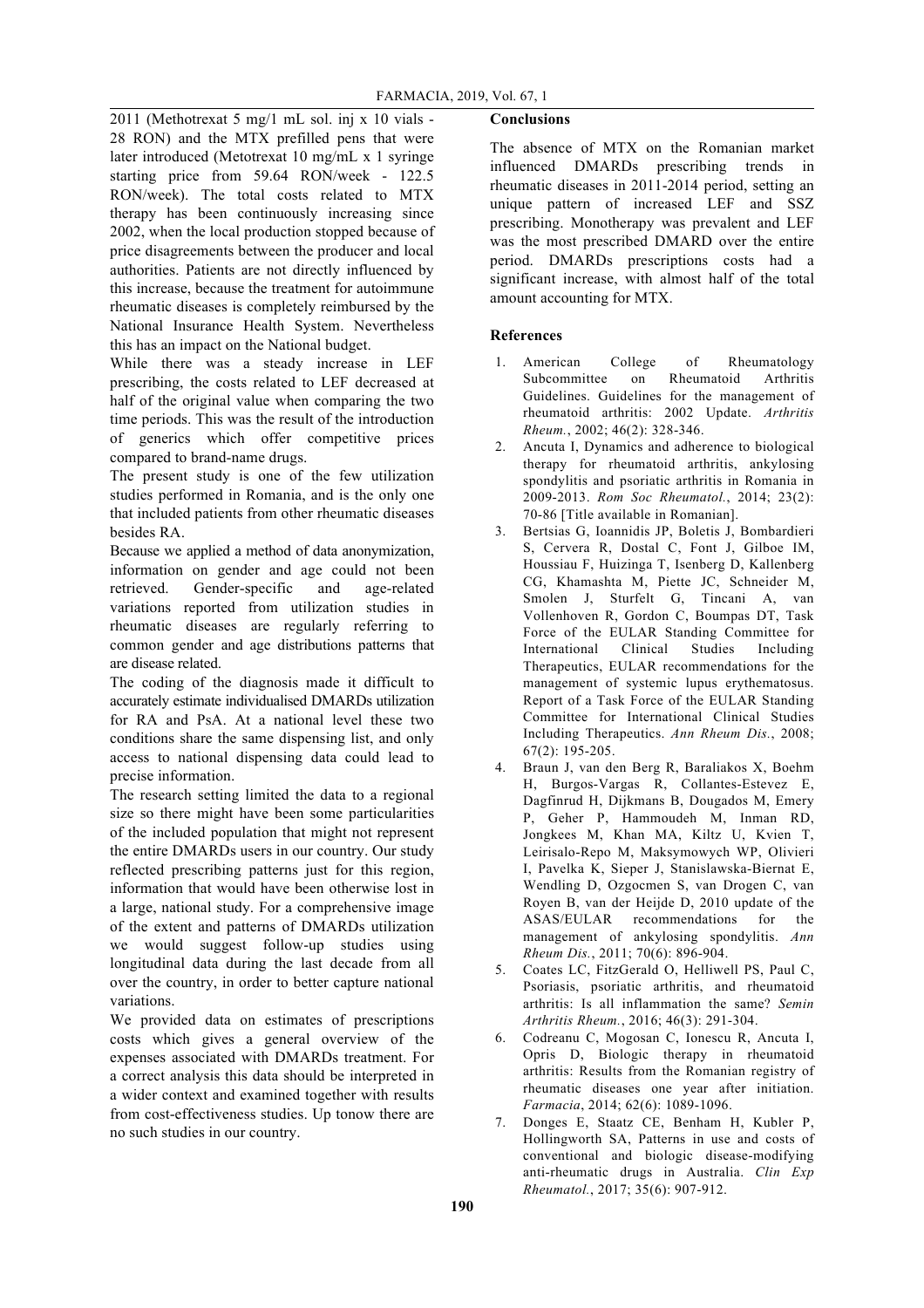- 8. Edwards CJ, Campbell J, van Staa T, Arden NK, Regional and temporal variation in the treatment of rheumatoid arthritis across the UK: a descriptive register-based cohort study. *BMJ Open*, 2012; 2(6): 1-7.
- 9. Elseviers M, Wettermark B, Almarsdóttir AB, Andersen M, Benko R, Bennie M, Eriksson I, Godman B, Krska J, Poluzzi E, Taxis K, Vlahovic-Palcevski V, Stichele RV, Drug utilization research: Methods and applications. Chichester, UK: John Wiley & Sons, Ltd; 2016. 536 p.
- 10. Fagerli KM, van der Heijde D, Heiberg MS, Wierød A, Kalstad S, Rødevand E, Mikkelsen K, Kvien TK, Lie E, Is there a role for sulphasalazine in axial spondyloarthritis in the era of TNF inhibition? Data from the NOR-DMARD longitudinal observational study. *Rheumatology*, 2014; 53(6): 1087-1094.
- 11. Fassmer AM, Garbe E, Schmedt N, Frequency and trends of disease-modifying antirheumatic drug (DMARD) use in Germany. *Pharmacol Res Perspect.*, 2016; 4(5): 1-8.
- 12. Haibel H, Specker C, Disease-modifying antirheumatic drugs in rheumatoid arthritis and ankylosing spondylitis. *Clin Exp Rheumatol.*, 2009; 27(4 Suppl 55): S159-S163.
- 13. Helliwell PS, Taylor WJ, CASPAR Study Group, Treatment of psoriatic arthritis and rheumatoid arthritis with disease modifying drugs - comparison of drugs and adverse reactions. *J Rheumatol.*, 2008; 35(3): 472-476.
- 14. Jin XM, Lee J, Choi NK, Seong JM, Shin JY, Kim YJ, Kim MS, Yang BR, Park BJ, Utilization patterns of disease-modifying antirheumatic drugs in elderly rheumatoid arthritis patients. *J Korean Med Sci.*, 2014; 29(2): 210-216.
- 15. Katada H, Yukawa N, Urushihara H, Tanaka S, Mimori T, Kawakami K, Prescription patterns and trends in anti-rheumatic drug use based on a large-scale claims database in Japan. *Clin Rheumatol.*, 2015; 34(5): 949-956.
- 16. Lie E, Fagerli KM, Mikkelsen K, Rødevand E, Lexberg Å, Kalstad S, Uhlig T, Kvien TK, Firsttime prescriptions of biological diseasemodifying antirheumatic drugs in rheumatoid arthritis, psoriatic arthritis and axial spondyloarthritis 2002-2011: data from the NOR-DMARD register. *Ann Rheum Dis.*, 2014; 73(10): 1905-1906.
- 17. Ng B, Chu A, Khan MM, A retrospective cohort study: 10-year trend of disease-modifying antirheumatic drugs and biological agents use in patients with rheumatoid arthritis at Veteran Affairs Medical Centers. *BMJ Open*, 2013; 3(4): 1-7.
- 18. Nørgaard JC, Stengaard-Pedersen K, Nørgaard M, de Thurah A, Antimalarials in the treatment of systemic lupus erythematosus: a registrybased cohort study in Denmark. *Lupus*, 2015; 24(3): 299-306.
- 19. Rantalaiho V, Kautiainen H, Virta L, Korpela M, Möttönen T, Puolakka K, Trends in treatment strategies and the usage of different disease-

modifying anti-rheumatic drugs in early rheumatoid arthritis in Finland. Results from a nationwide register in 2000-2007. *Scand J Rheumatol.*, 2011; 40(1): 16-21.

- 20. Salliot C, van der Heijde D, Long-term safety of methotrexate monotherapy in patients with rheumatoid arthritis: a systematic literature research. *Ann Rheum Dis.*, 2009; 68(7): 1100- 1104.
- 21. Schiotis RE, Goșa D, Bocșan C, Suciu Ș, Buzoianu AD, Particularities of treatment with conventional synthetic disease-modifying antirheumatic drugs (DMARDs) in a group of patients with rheumatoid arthritis. *Farmacia*, 2017; 65(3): 479-484.
- 22. Smolen JS, Braun J, Dougados M, Emery P, Fitzgerald O, Helliwell P, Kavanaugh A, Kvien TK, Landewé R, Luger T, Mease P, Olivieri I, Reveille J, Ritchlin C, Rudwaleit M, Schoels M, Sieper J, Wit Md, Baraliakos X, Betteridge N, Burgos-Vargas R, Collantes-Estevez E, Deodhar A, Elewaut D, Gossec L, Jongkees M, Maccarone M, Redlich K, van den Bosch F, Wei JC, Winthrop K, van der Heijde D, Treating spondyloarthritis, including ankylosing spondylitis and psoriatic arthritis, to target: recommendations of an international task force. *Ann Rheum Dis.*, 2014; 73(1): 6-16.
- 23. Smolen JS, Landewé R, Breedveld FC, Buch M, Burmester G, Dougados M, Emery P, Gaujoux-Viala C, Gossec L, Nam J, Ramiro S, Winthrop K, de Wit M, Aletaha D, Betteridge N, Bijlsma JW, Boers M, Buttgereit F, Combe B, Cutolo M, Damjanov N, Hazes JM, Kouloumas M, Kvien TK, Mariette X, Pavelka K, van Riel PL, Rubbert-Roth A, Scholte-Voshaar M, Scott DL, Sokka-Isler T, Wong JB, van der Heijde D, EULAR recommendations for the management of rheumatoid arthritis with synthetic and biological disease-modifying antirheumatic drugs: 2013 update. *Ann Rheum Dis.*, 2014; 73(3): 492-509.
- 24. Smolen JS, Landewe R, Breedveld FC, Dougados M, Emery P, Gaujoux-Viala C, Gorter S, Knevel R, Nam J, Schoels M, Aletaha D, Buch M, Gossec L, Huizinga T, Bijlsma JW, Burmester G, Combe B, Cutolo M, Gabay C, Gomez-Reino J, Kouloumas M, Kvien TK, Martin-Mola E, McInnes I, Pavelka K, van Riel P, Scholte M, Scott DL, Sokka T, Valesini G, van Vollenhoven R, Winthrop KL, Wong J, Zink A, van der Heijde D. EULAR recommendations for the management of rheumatoid arthritis with synthetic and biological disease-modifying antirheumatic drugs. *Ann Rheum Dis.*, 2010; 69(6): 964-975.
- 25. Soderlin MK, Lindroth Y, Jacobsson LTH, Trends in medication and health-related quality of life in a population-based rheumatoid arthritis register in Malmo, Sweden. *Rheumatology*, 2007; 46(8): 1355-1358.
- 26. Sugai DY, Gustafson CJ, De Luca JF, Davis SA, Jorizzo JL, O'Rourke KS, Feldman SR, Trends in the outpatient medication management of lupus